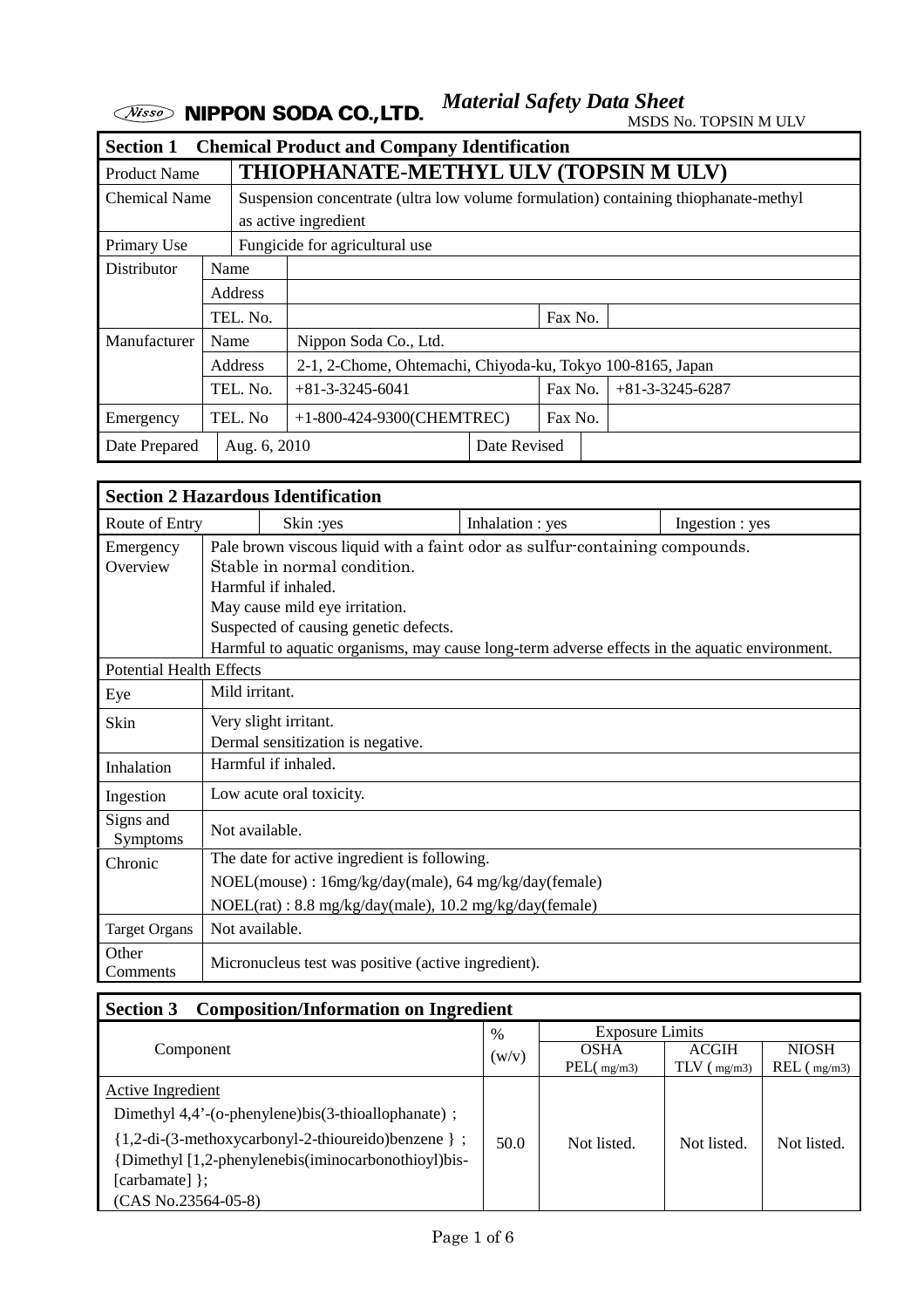#### *Material Safety Data Sheet* **Wisso NIPPON SODA CO., LTD.** MSDS No. TOPSIN M ULV

|                               |      |                                            | TARAFINA TANAT TANAT INI TAHAR |             |
|-------------------------------|------|--------------------------------------------|--------------------------------|-------------|
| Thiophanate-methyl (ISO name) |      |                                            |                                |             |
| Inactive Ingredient           |      |                                            |                                |             |
| Glycerin(CAS No.56-81-5)      | 12.0 | $15$ (total dust)<br>$5$ (respirable dust) | 10                             | Not listed. |
|                               |      |                                            |                                |             |
| Additives (Surfactant etc)    | 4.6  | Not listed.                                | Not listed.                    | Not listed. |
| Water                         | 53.4 | Not listed.                                | Not listed.                    | Not listed. |

| <b>Section 4</b> | <b>First Aid Measures</b>                                                                     |
|------------------|-----------------------------------------------------------------------------------------------|
| Eye              | Immediately flush eyes with plenty of water for at least 15 minutes.                          |
|                  | Call a physician.                                                                             |
| Skin             | Immediately flush skin with soap and plenty of water. Remove contaminated clothing and shoes. |
|                  | Call a physician if irritation develops or persists.                                          |
|                  | Wash clothing before reuse.                                                                   |
| Inhalation       | Remove victim to fresh air and keep at rest in a position comfortable for breathing.          |
|                  | Call a physician if you feel unwell                                                           |
| Ingestion        | Do not induce vomiting without medical advice. Wash out mouth with water and get immediate    |
|                  | medicial aid. Never give anything by mouth to an unconscious person.                          |
| Note to          | Not known.                                                                                    |
| Physicians       |                                                                                               |

| <b>Section 5</b>         | <b>Fire Fighting Measures</b>                                                             |  |  |  |  |
|--------------------------|-------------------------------------------------------------------------------------------|--|--|--|--|
| Flammable                | Not flammable.                                                                            |  |  |  |  |
| <b>Properties</b>        |                                                                                           |  |  |  |  |
| Unusual Fire $&$         | Thermal decomposition or combustion may produce carbon dioxide, carbon monoxide,          |  |  |  |  |
| <b>Explosion Hazards</b> | sulfur oxides and nitrogen oxides.                                                        |  |  |  |  |
| Extinguishing            | Water spray, foam, dry chemicals, carbon dioxide.                                         |  |  |  |  |
| Media                    |                                                                                           |  |  |  |  |
| Fire Fighting            | Protective equipment                                                                      |  |  |  |  |
| <b>Instructions</b>      | Wear self-contained breathing apparatus and complete personal protective equipment.       |  |  |  |  |
|                          | Fire-Fighting procedure                                                                   |  |  |  |  |
|                          | Move containers away from fire area if it can be done. If impossible to remove containers |  |  |  |  |
|                          | from fire zone, cool them with water spray.                                               |  |  |  |  |

# **Section 6 Accidental Release Measures**

Protective equipment

Wear personal protective equipment. Refer to Section 8 for personal protective equipment.

Personal precaution

Avoid breathing fume.

Environment precaution

Prevent from releasing it to the environment as this product is harmful to aquatic organisms.

Cleaning procedure

Obey all Federal, State or local regulations for health & safety and environmental protection when the accidental release is treated.

Sweep up, place in a bag and hold for waste disposal. Wash spill site with soap and plenty of water after the recovery of material was completed.

Do not discharge to river, sea, lake, waterway or sewer systems directly.

| <b>Section 7</b> | <b>Handling and Storage</b>                                                               |
|------------------|-------------------------------------------------------------------------------------------|
| <b>Handling</b>  | Wear personal protective equipment. Refer to Section 8 for personal protective equipment. |
|                  | Handle as a combustible organic liquid.                                                   |
|                  | Avoid breathing fume.                                                                     |
|                  | Use only in a well ventilated areas, or chemical fume hood.                               |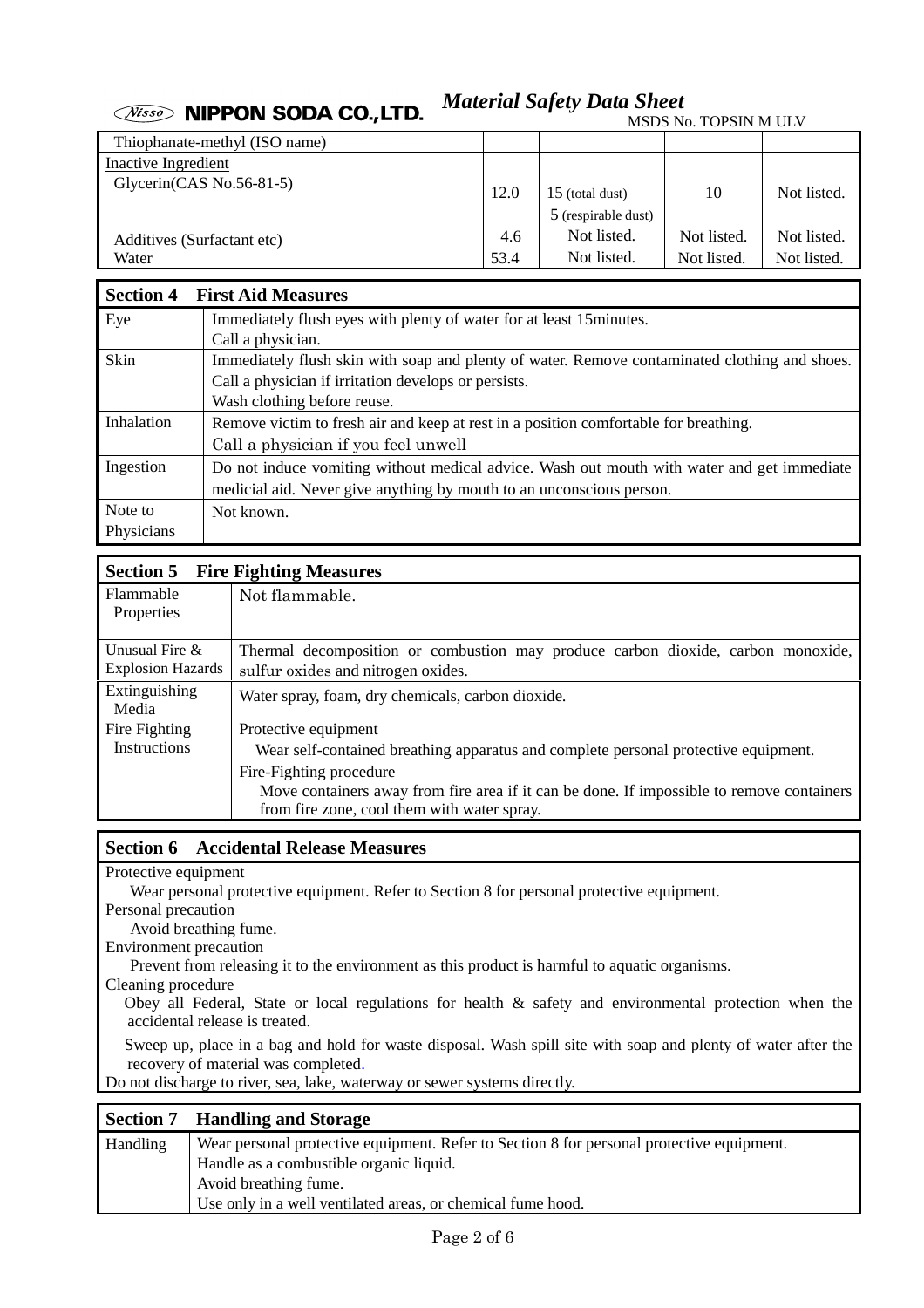*Material Safety Data Sheet*

MSDS No. TOPSIN M ULV

|         | Avoid release to environment.               |  |  |  |  |
|---------|---------------------------------------------|--|--|--|--|
|         | Avoid contact with eyes, skin and clothing. |  |  |  |  |
|         | Wash thoroughly after handling.             |  |  |  |  |
|         | Keep out of the reach of children.          |  |  |  |  |
| Storage | Keep in container tightly closed.           |  |  |  |  |
|         | Store in cool dark place.                   |  |  |  |  |
|         | Keep away from oxidizing agents.            |  |  |  |  |

| <b>Section 8</b>                     |                           | <b>Exposure Control/Personal protection</b>                                                                                                     |               |                           |  |  |  |
|--------------------------------------|---------------------------|-------------------------------------------------------------------------------------------------------------------------------------------------|---------------|---------------------------|--|--|--|
| Specific Engineering<br>Controls     |                           | Use general and/or local exhaust ventilation to control exposure levels below airborne<br>exposure limits. Provide safety shower and eyewashes. |               |                           |  |  |  |
| <b>Personal Protection Equipment</b> |                           |                                                                                                                                                 |               |                           |  |  |  |
| Respiratory                          |                           | Use NIOSH/MSHA-approved respiratory<br>protection when handling.                                                                                | Gloves        | Rubber gloves             |  |  |  |
| Eye/Face                             |                           | Use safety goggles.                                                                                                                             | Footwear      | Working shoes with socks. |  |  |  |
| Clothing                             | Wear protective clothing. |                                                                                                                                                 | <b>Others</b> | None                      |  |  |  |

| <b>Section 9</b><br><b>Physical and Chemical Properties</b> |                                              |                           |  |  |  |
|-------------------------------------------------------------|----------------------------------------------|---------------------------|--|--|--|
| Pale brown viscous liquid.                                  | Odor                                         | Faint sulfur odor.        |  |  |  |
| Not applicable.                                             | Specific Gravity<br>$(H2O=1)$                | $1.10 \sim 1.30$ (20/4°C) |  |  |  |
| Not applicable.                                             | <b>Boiling Point</b>                         | Not available.            |  |  |  |
| Not applicable.                                             | Vapor Pressure                               | Not available.            |  |  |  |
| Not applicable.                                             | pH<br>$(20\% \text{aq.}/20^{\circ}\text{C})$ | $6.0 - 9.0$               |  |  |  |
| Insoluble but dispersible.                                  | Solubility<br>in solvent                     | Not available.            |  |  |  |
| 1.44 (active ingredient)                                    |                                              |                           |  |  |  |
| Not applicable.                                             | Autoignition<br>Temp.                        | Not applicable.           |  |  |  |
| Not applicable.                                             |                                              |                           |  |  |  |
|                                                             |                                              |                           |  |  |  |

| <b>Section 10</b><br><b>Stability and Reactivity</b> |                                         |   |                                                                                   |  |
|------------------------------------------------------|-----------------------------------------|---|-----------------------------------------------------------------------------------|--|
| <b>Chemical</b>                                      | Stable                                  |   | If unstable, condition to avoid unstable reaction.<br>Stable in normal condution. |  |
| <b>Stability</b>                                     |                                         | X |                                                                                   |  |
|                                                      | Unstable                                |   |                                                                                   |  |
|                                                      |                                         |   |                                                                                   |  |
| Hazardous                                            | May occur                               |   | If polymerization may occur, condition to avoid it.                               |  |
| Polymerization                                       |                                         |   |                                                                                   |  |
|                                                      | Will not                                |   |                                                                                   |  |
|                                                      | occur                                   | X |                                                                                   |  |
| Reactivity                                           | May react with strong oxidizing agents. |   |                                                                                   |  |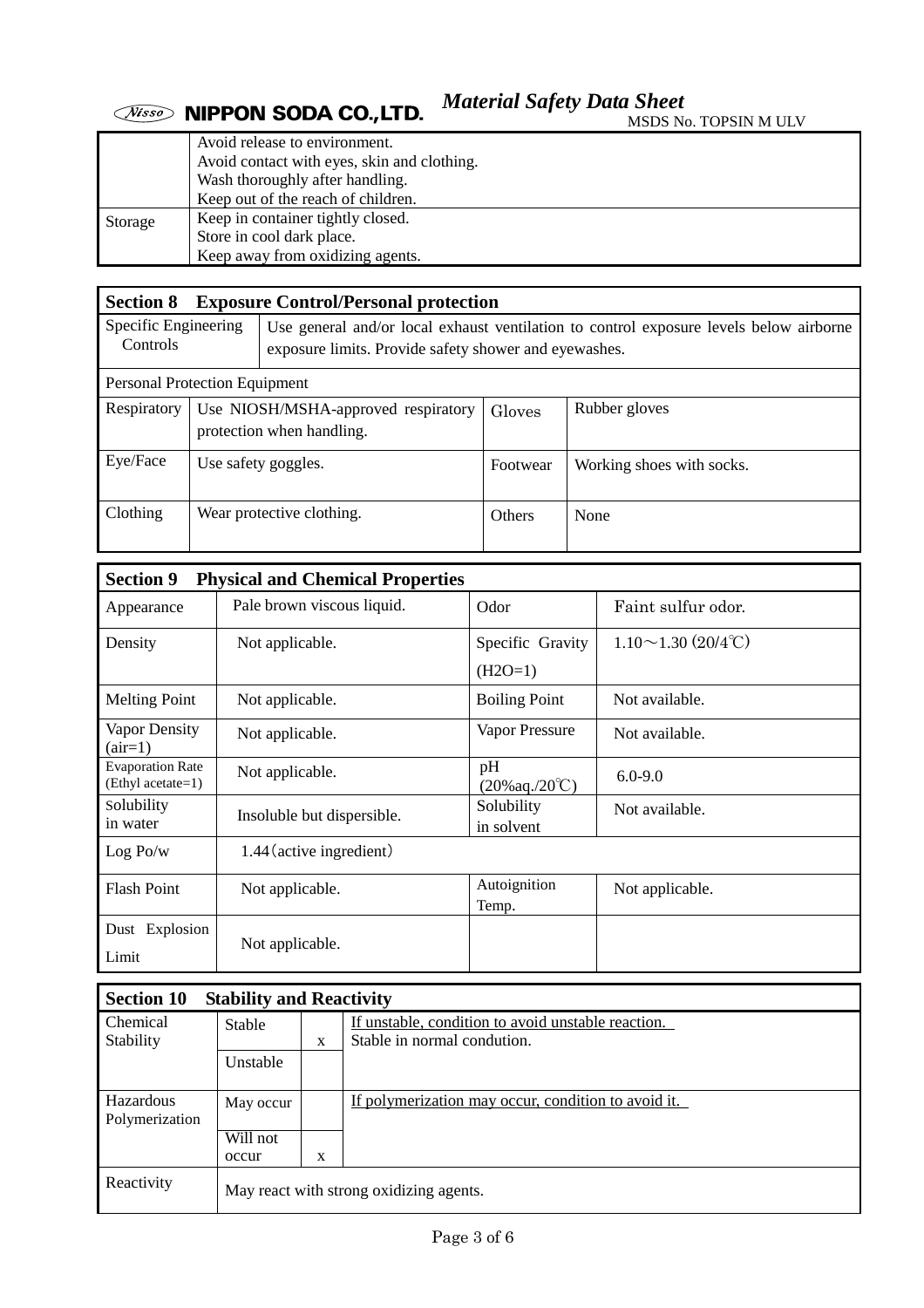### *Material Safety Data Sheet* **Wisso NIPPON SODA CO., LTD.**

| Incompatible<br>materials             | Oxidizing agents, strong acids or bases.                          |
|---------------------------------------|-------------------------------------------------------------------|
| Hazardous<br>Decomposition<br>Product | $\vert$ CO, CO <sub>2</sub> , SO <sub>x</sub> , NO <sub>x</sub> . |
| Others                                | Avoid high temperature.                                           |

### **Section 11. Toxicological Information** Effect of Acute Exposure Acute Toxicity Oral (rat)  $LD_{50}$  5000 mg/kg(male), 3800 mg/kg(female) Oral (mouse)  $LD_{50}$  3416 mg/kg(male), 3271 mg/kg(female) Dermal(rat)  $LD_{50}$  > 5000 mg/kg(male, female) Inhalation(rat)  $LD_{50}$  Not available (The following data is for Thiophanate-Methyl) Inhalation(rat)  $LC_{50}(4hr)$  1.7mg/L(male), 1.9mg/L(female) Sensitization(skin): Negative Irritation: Eyes(rabbit): Mild Dermal(rabbit): Very slight Ames test : Negative Chromosomal aberration test: Negative Mutagenicity (Active ingredient) UDS test : Negative Micronucleus test : Positive Carcinogenicity NTP : no IARC : no ACGIH Regulated: no Subacute Toxicity (Active ingredient) 90-days repeated dose test NOEL(rat) : 13.9mg/kg/day: 90days Chronic Toxicity and Carcinogenicity (Active ingredient) Chronic toxicity/Carcinogenicity test(2years) NOEL(mouse) : 16mg/kg/day(male), 64mg/kg/day(female) NOEL(rat) : 8.8mg/kg/day(male), 10.2 mg/kg/day(female) Teratogenicity (Active ingredient) Teratogenicity(rat) : Negative Teratognicity (rabbit): : Negative Reproductive Toxicity (Active ingredient) 3 generations reproductive test(rat) : Reproductive Toxicity : Negative

### **Section12 Ecological Information**

Environmental Fate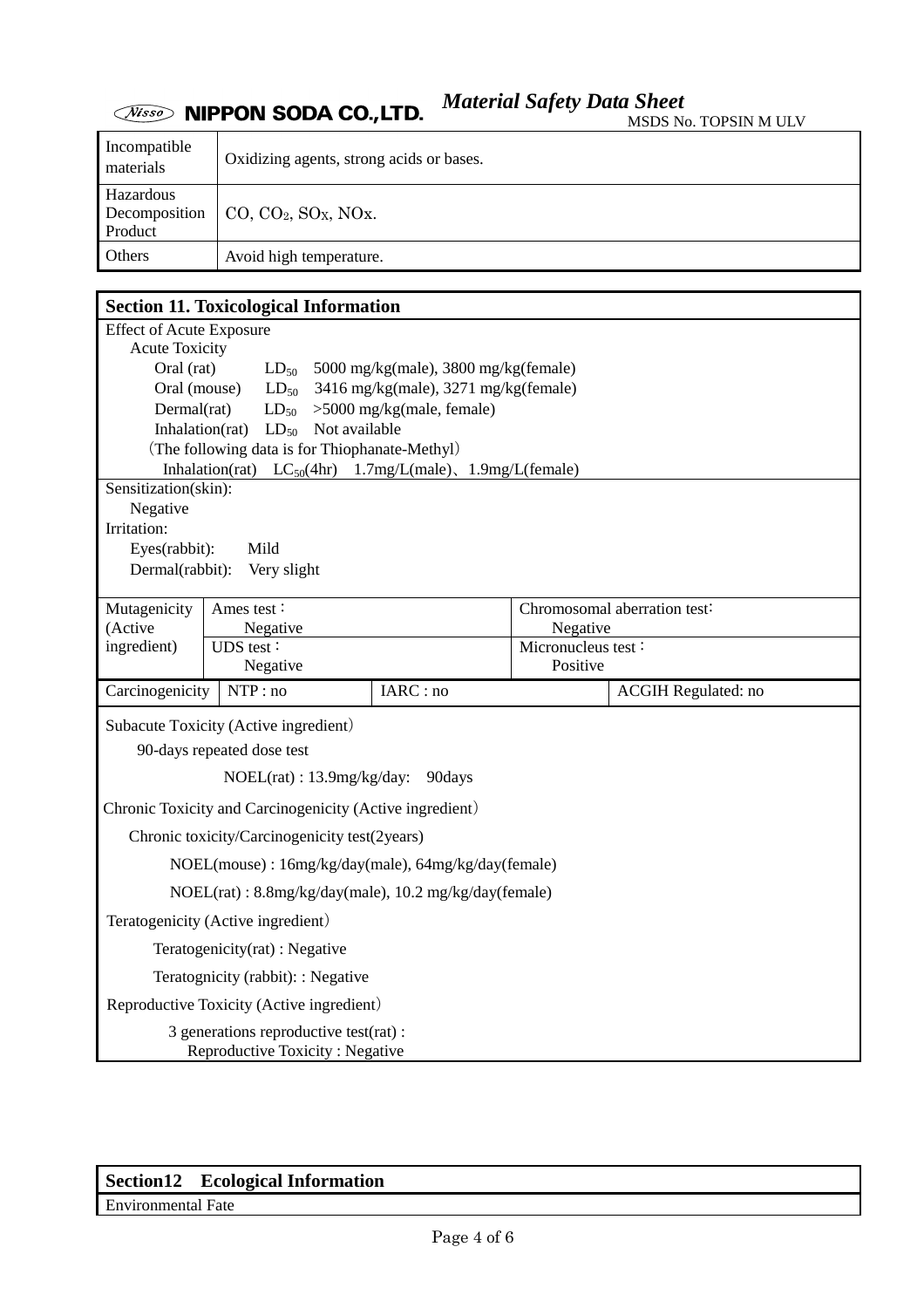#### *Material Safety Data Sheet Nisso* **NIPPON SODA CO., LTD.** MSDS No. TOPSIN M ULV

| Bio-Degradability (Active ingredient):           |                                                                                            |  |  |  |
|--------------------------------------------------|--------------------------------------------------------------------------------------------|--|--|--|
| Not good degradability.                          |                                                                                            |  |  |  |
| Bio-Accumulative Potential (Active ingredient) : |                                                                                            |  |  |  |
|                                                  | Since the value of logPo/w is low, it is estimated that bio-accumulative potential is low. |  |  |  |
| <b>Ecological Toxicity</b>                       |                                                                                            |  |  |  |
| Acute Toxicity to aquatic organisms              |                                                                                            |  |  |  |
| Acute Toxicity to Fish:                          | $82 \text{ mg/L}$ (96hrs)<br>$LC_{50}(Carp)$                                               |  |  |  |
| Acute Toxicity to Daphnia:                       | $EC_{50}(Daphnia Magna)$ 19.3 mg/L (48hrs)                                                 |  |  |  |
| Acute Toxicity to Algae:                         | $>1000 \text{ mg/L}$ (72hrs)<br>$\text{ErC}_{50}$ (Green Algae)                            |  |  |  |
|                                                  |                                                                                            |  |  |  |

# **Section 13 Disposal Considerations**

1) Mix the material with sawdust or combustible solvent and burn in a chemical incinerator equipped with an afterburner and scrubber.

- 2) Do not discharge into waterway or sewer systems unless permission has been obtained by the local authority and suitable dilution has been established.
- 3) Contaminated empty containers must be disposed of as chemical waste.
- 4) Obey all Federal, State and local regulations concerning health & safety and environmental protection.

### **Section 14 Transport Information**

International marine transportation(IMDG) Not classified as dangerous goods in IMDG Marine pollutant: Not applicable

ICAO/IATA Dangerous Goods Regulations

Not classified as dangerous goods in ICAO/IATA-DGR.

### DOT Regulations

Not classified as dangerous goods in DOT Regulations.

Emergency Response Guide No. 171

| <b>Section 15</b> | <b>Regulatory Information</b> |                                                             |
|-------------------|-------------------------------|-------------------------------------------------------------|
| <b>TSCA</b>       |                               | Not listed(CAS No.: 23564-05-8 (Not applicable(pesticide))) |
|                   |                               | Listed(CAS No.: $56-81-5$ )                                 |
| <b>OSHA</b>       |                               | Not listed(CAS No.: 23564-05-8)                             |
|                   |                               | Listed(CAS No.: $56-81-5$ )                                 |
| <b>SARA</b>       |                               | Listed(CAS No. : 23564-05-8)                                |
|                   |                               | Not listed $(CAS No.: 56-81-5)$                             |
| <b>CERCLA</b>     |                               | Listed(CAS No.: 23564-05-8)                                 |
|                   |                               | Not listed(CAS No.: 56-81-5)                                |
| <b>Others</b>     |                               | None                                                        |

| Section 16 | <b>Other Information</b> |
|------------|--------------------------|
|            |                          |